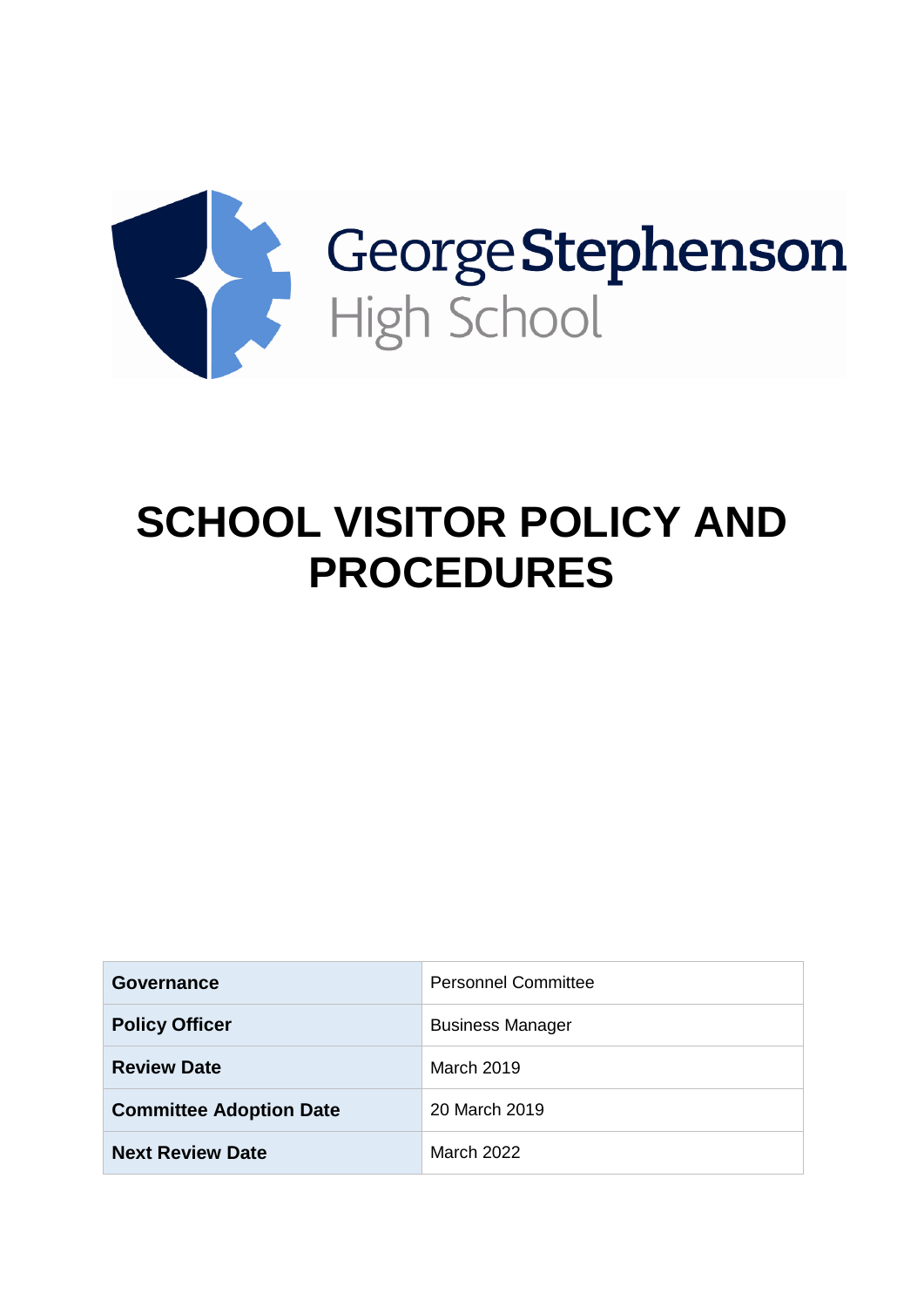#### **Background to Policy**

George Stephenson has many visitors including contractors, parents, deliveries and other outside agencies. The purpose of this policy is to ensure that all visitors to the school are identified and to maintain the safety and security of our site, students and staff.

#### **Policy Statement**

The Governing Body assures all visitors a warm, friendly and professional welcome to George Stephenson High School, whatever the purpose of their visit.

The school has a legal duty of care for the health, safety, security and wellbeing for all students and staff. This duty of care incorporates the duty to "safeguard" all students from subjection to any form of harm, abuse or nuisance. It is the responsibility of the Governing Body and Senior Leadership Team to ensure that this duty is uncompromised at all times.

In performing this duty, The Governing Body recognises that there can be no complacency where child protection and safeguarding procedures are concerned. The school therefore requires ALL VISITORS (without exception) comply with the following policy and procedures. Failure to do so may result in the visitor's escorted departure from the school site.

#### **Policy Responsibility**

The Business Manager is the member of staff responsible for implementation, coordination and review of this policy. This person will also be responsible for liaising with the staff responsible for Child Protection as appropriate. All breaches of this procedure must be reported to the Business Manager.

#### **Aims**

To safeguard all students under this school's responsibility both during school hours and out of school hours activities which are arranged by the school. The ultimate aim is to ensure that students at George Stephenson High School can learn and enjoy extracurricular experiences, in an environment where they are safe from harm.

#### **Objectives**

To have in place a clear protocol and procedure for the admittance of external visitors to school which is understood by all staff, Governors, visitors and parents and conforms to child protection and safeguarding guidelines.

#### **Where and to whom the policy applies**

The school is deemed to have control and responsibility for its pupils anywhere on the school site, during normal school hours, during after school activities and on school organised and supervised off-site activities. The policy applies to:

- All staff employed by the school;
- All external visitors entering the school site during the school day or after school activities (including peripatetic tutors, sports coaches and topic related visitors such as authors etc.);
- All governors of the school;
- All parents and volunteers;
- All students;
- Other educational related personnel (LA, Medical, Inspectors etc.);
- Building and maintenance and all other independent contractors visiting the school premises;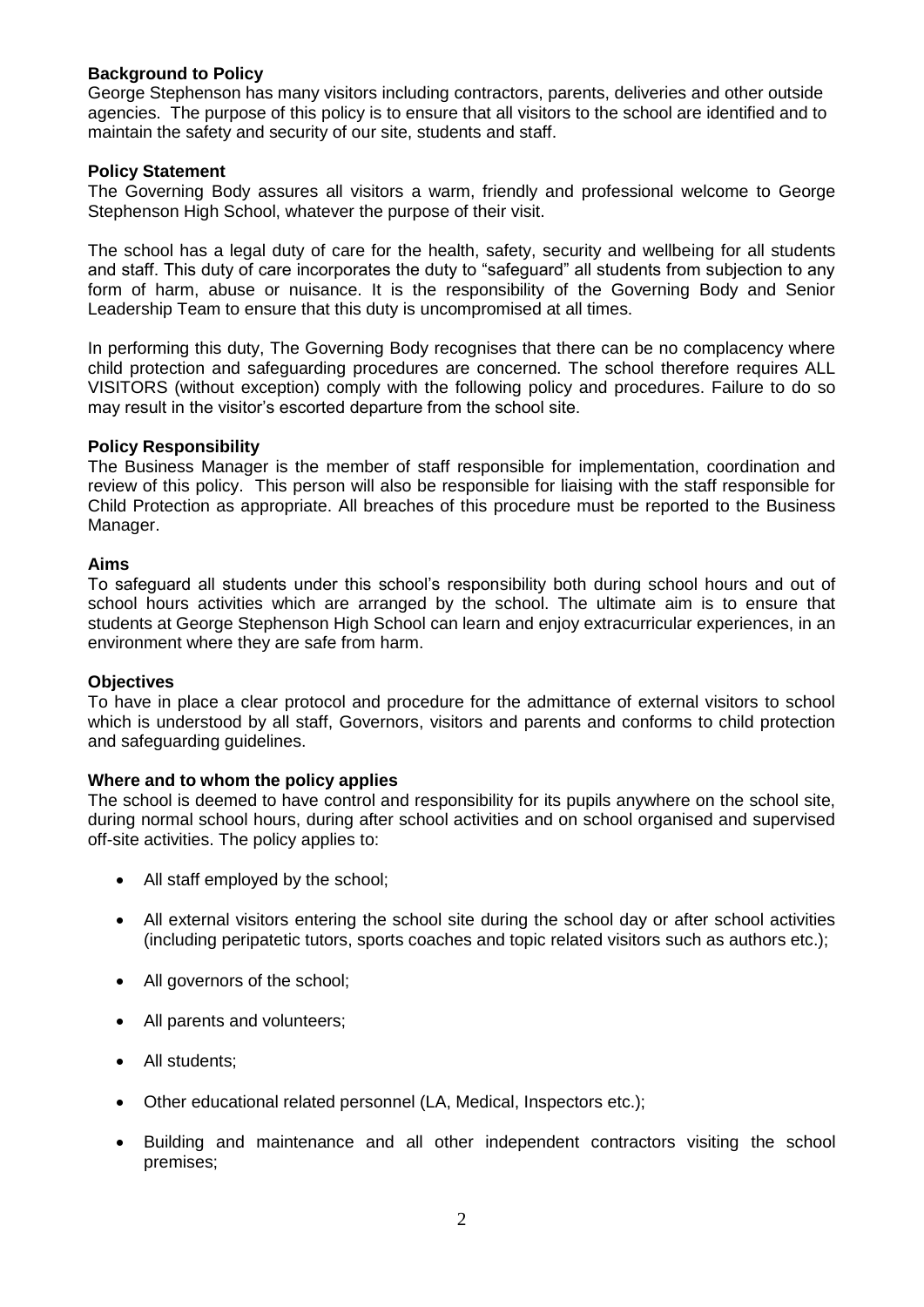• Independent contractors, organised and sourced by school management, who may transport students on minibuses or in taxis.

#### **Visitors to the School**

All visitors to the school may be asked to bring formal identification with them at the time of their visit (unless they are named on the approval visitors/contractors list as set out below). They must follow the procedure below:

- 1. Once on site, all visitors must report to reception first. No visitor is permitted to enter the school via any other entrance under any circumstances.
- 2. At reception, all visitors must state the purpose of their visit and who has invited them. They should be ready to produce formal identification upon request.
- 3. All visitors will be asked to sign the *Visitors Record Book* which is kept in reception at all times making note of their name, organisation, who they are visiting and car registration.
- 4. All visitors will be asked to sign an Advice to Visitors form.
- 5. All visitors will be required to wear an identification badge the badge must remain visible throughout their visit.
- *6.* Visitors will then be escorted to their point of contact or their point of contact will be asked to come to reception to receive the visitor. The contact will then be responsible for them while they are on site. The visitor must not be allowed to move about the site unaccompanied unless they are registered on the *Approved Visitors List.*

#### **Approved Visitors List (not including volunteers)**

The school will hold an approved visitors list for visitors who frequently visit the school site to undertake work within the school (including contractors and supply staff).

To qualify for this list the visitor must have demonstrated, prior to the visit that:

- *1.* They have a current clean enhanced DBS Check and a copy of this has been registered on the School's Central Record *AND*
- 2. A current clear DBS children's barred check has been undertaken *AND*
- 3. Visitors on the Approved List *MUST* follow the same procedures on entry to the premises (i.e. come to reception and sign in the Visitors Book). A copy of the approved visitors list will be kept behind reception at all times.

#### **Visitors Departure from School**

On departing the school, visitors MUST leave via reception and:

- 1. Enter their departure time in the Visitors Record Book alongside their arrival entry;
- 2. Return the identification badge to reception;
- 3. A member of staff should escort the visitor to reception.

#### **Visiting Speakers**

The school operates the following procedure when inviting guest speakers:

 A formal procedure for inviting speakers, which involves approval by the headteacher and a clear understanding of why the speaker has been chosen.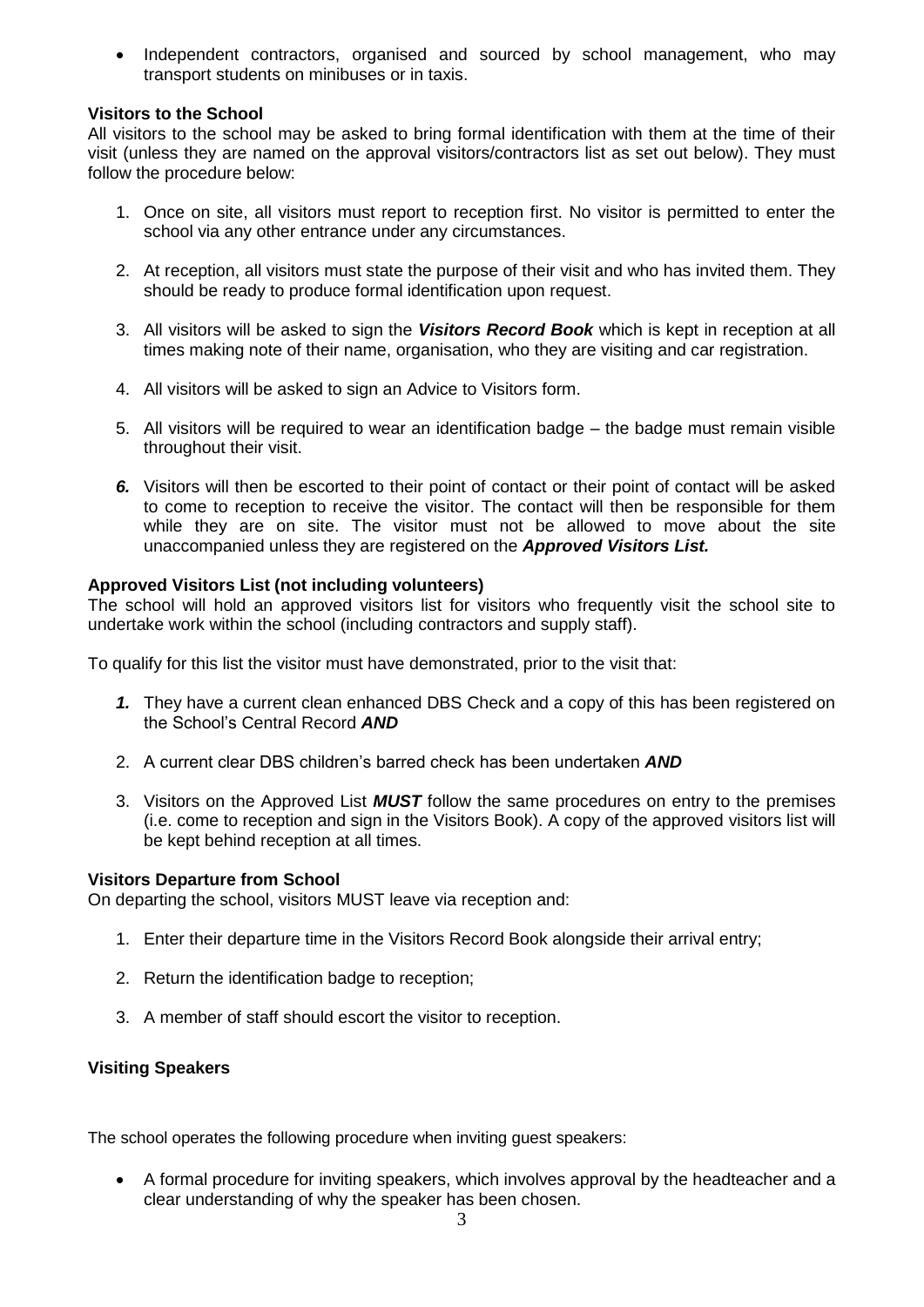- A list of appropriate checks will be carried out on the suitability of the person, which may include internet searches and/or contacting other schools where the person has spoken previously.
- A document for the speaker to read and sign will be available, to ensure that they understand they must abide by the school's equality commitments; that there must be no statements which might cause offence to others, or otherwise undermine tolerance of other faiths or beliefs; and there must be no extremist material.
- An understanding that the speaker will be expected to talk with staff about the content of the presentation before the event; speakers and staff must allow time for this discussion, whether it is on the day or beforehand.
- An understanding that such talks and presentations will not be used to raise funds, without the prior written permission of the headteacher.
- Visiting speakers must arrive at reception in good time to book in, and must bring suitable identification. Although viewing DBS certificates may be appropriate, most visiting speakers will not be in 'regulated activity' and so will not necessarily have a DBS certificate to present.
- Visitors will be supervised at all times and not left alone with pupils, unless they have confirmed DBS checks.
- Visiting speakers should understand that their presentation will be brought to an early end, if the content proves unsuitable.
- All information about the visiting speaker and the booking process will be recorded in a school form.
- After the presentation, an evaluation form will be completed which will include feedback from staff, note any contentious subject areas or comments, and state whether the speaker could be booked again in the future.

#### **Unknown/Uninvited Visitors to the School**

- Any visitor to the school site who is not wearing an identity badge should be challenged politely by any staff to enquire who they are and their business on the school site.
- They should then be escorted to reception to sign the visitors book and be issued with an identity badge.
- The procedure under "Visitors to the School" above will then apply. In the event that the visitor refuses to comply, they should be asked to leave the site immediately and a member of the SLT informed.
- The SLT member will consider the situation and decide if it is necessary to inform the police.
- If the unknown/uninvited visitor becomes abusive or aggressive, the headteacher will follow the protocol for Abusive Visitor's outlined below.

#### **Abusive Visitors**

The vast majority of parents, carers and others visiting our school are keen to work with us and are supportive of the school. However, on the rare occasions, when a negative attitude towards the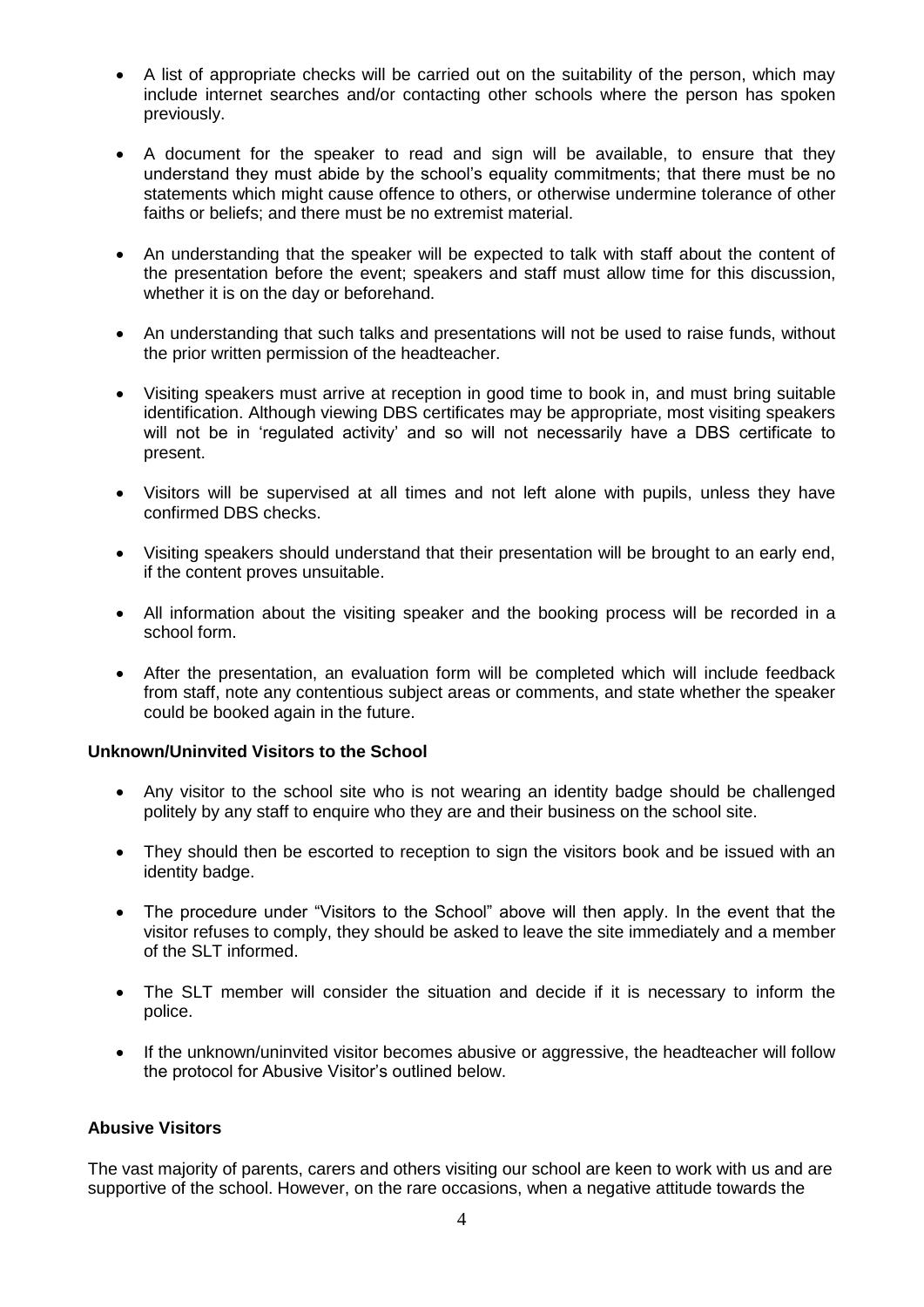school is expressed, this can result in aggression, verbal and/or physical abuse towards members of school staff or the wider school community.

The governing body expects and requires its members of staff to behave professionally in these difficult situations and attempt to diffuse the situation where possible, seeking the involvement, as appropriate, of other colleagues. All members of staff have the right to work without fear of violence and abuse, and the right, in an extreme case, of appropriate self-defence.

We expect parents and other visitors to behave in a reasonable way towards members of school staff. This policy outlines the steps that will be taken where behaviour is unacceptable.

Types of behaviour that are considered serious and unacceptable and that will not be tolerated are as follows:

- Shouting at members of the school staff, either in person or over the telephone
- constant emails and/or phone calls which amount to harassment and intimidation, despite the school's best efforts to address a situation
- Physically intimidating a member of staff (e.g. standing very close to them)
- The use of aggressive hand gestures
- Threatening behaviour
- Shaking or holding a fist towards another person
- Swearing
- **Pushing**
- Hitting (e.g. slapping, punching and kicking)
- Spitting
- Breaching the school's securityprocedures. Inappropriate electronic activity including publishing abusive or inappropriate content with regards to the school, teachers or students on social networking websites such as Facebook and Twitter or in email communication

This is not an exhaustive list; it seeks to provide illustrations of such behaviour.

#### **Unacceptable behaviour may also result in the employing body and the police being informed of the incident.**

#### **Procedure to be followed**

If a parent/carer behaves in an unacceptable way towards a member of the school community, the head teacher will seek to resolve the situation through discussion and mediation. If it's appropriate, the school's complaints procedures should be followed.

Where all relevant procedures have been exhausted and aggression or intimidation continue, or where there is an extreme act of violence, a parent/carer may be banned by the head teacher from the school's premises for a defined period of time.

In imposing a ban, the following steps will be taken:

- 1. The parent/carer will be informed, in writing, that they are banned from the school's premises, subject to review, and what will happen if the ban is breached e.g. police involvement or an injunction application may follow
- 2. Where an assault has led to a ban, a statement indicating the matter has been reported to the employing body and the police will be included
- 3. The chair of governors will be informed of theban
- 4. Where appropriate, arrangements for pupils being delivered to and collected from the school gates will beclarified.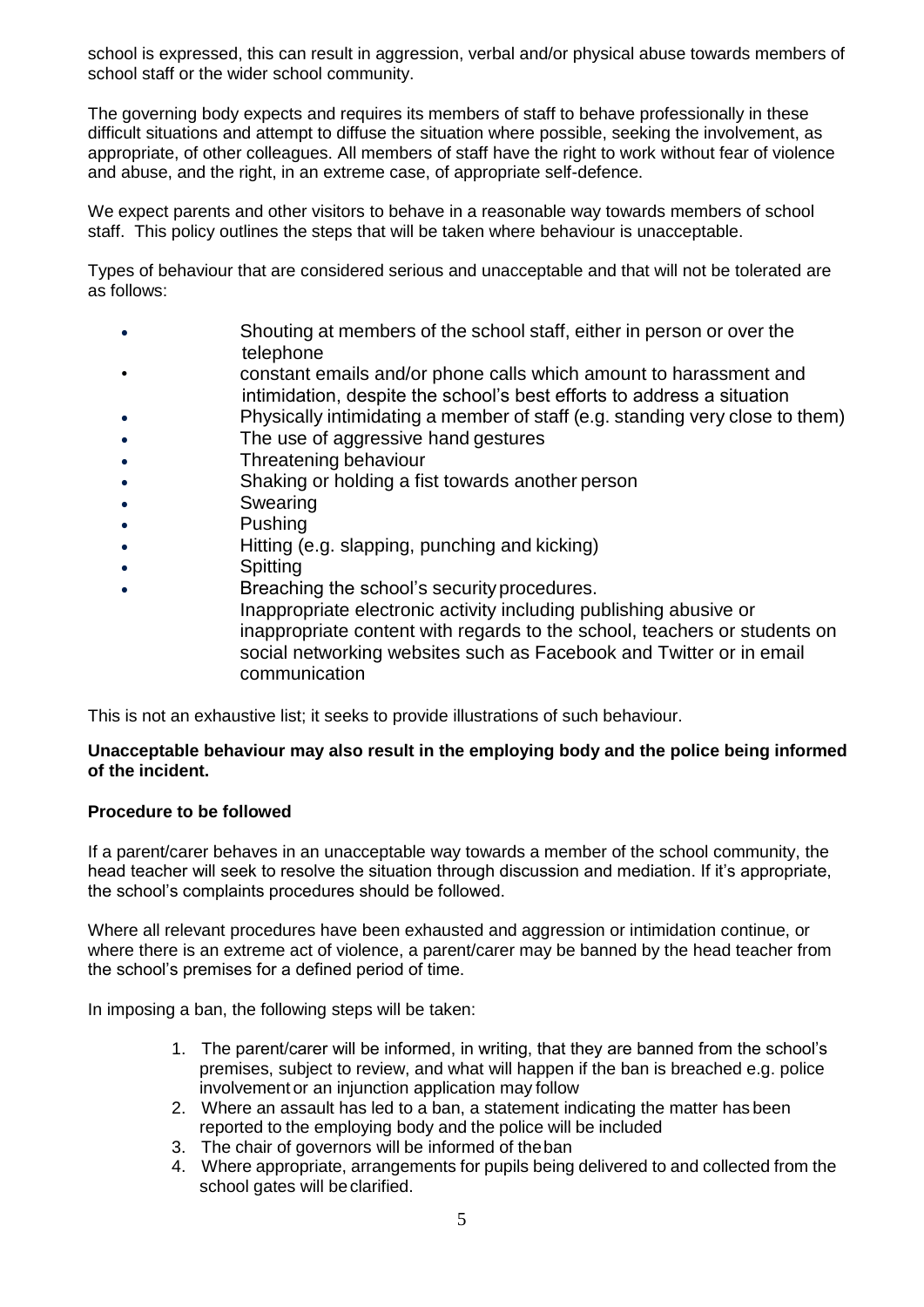The Governing body may take action where behaviour is unacceptable, or thereare serious breaches of a home-school code of conduct or health and safety legislation. In implementing this policy, the school will, as appropriate, seek advice from the employing body's education, health and safety, and legal departments to ensure fairness and consistency. The policy will be reviewed annually.

#### **Governors and Volunteers**

- All governors and relevant volunteers must comply with Disclosure and Barring Services procedures, completing an online DBS disclosure form (if not already held) via the Head's PA's office.
- The school must check all Governors and volunteers DBS certifications are current.
- Thereafter, procedures as per above should apply. Please note that Governors should sign in and out using the Visitors Book.
- New Governors will be made aware of this policy and be familiar with procedures as part of their inductions. This is the responsibility of the Headteacher and Chair of Governors.
- New volunteers to be asked to comply with this policy by staff they first report to when coming into school for an activity or class supporting role.

#### **Staff Development**

As part of their induction, new staff will be made conversant with this policy for External Visitors and asked to ensure compliance with its procedure at all times.

#### **Linked Policies**

This policy and procedures should be read in conjunction with other related school policies, including:

- Safeguarding and Child Protection Policy
- Health and safety Policy
- Disclosure and Barring Policy
- Recruitment Policy
- Dealing with Violent and Abusive Visitors Policy

#### **Policy Review and Monitoring**

The policy will be monitored by the Business Manager and Headteacher; for review in March 2022.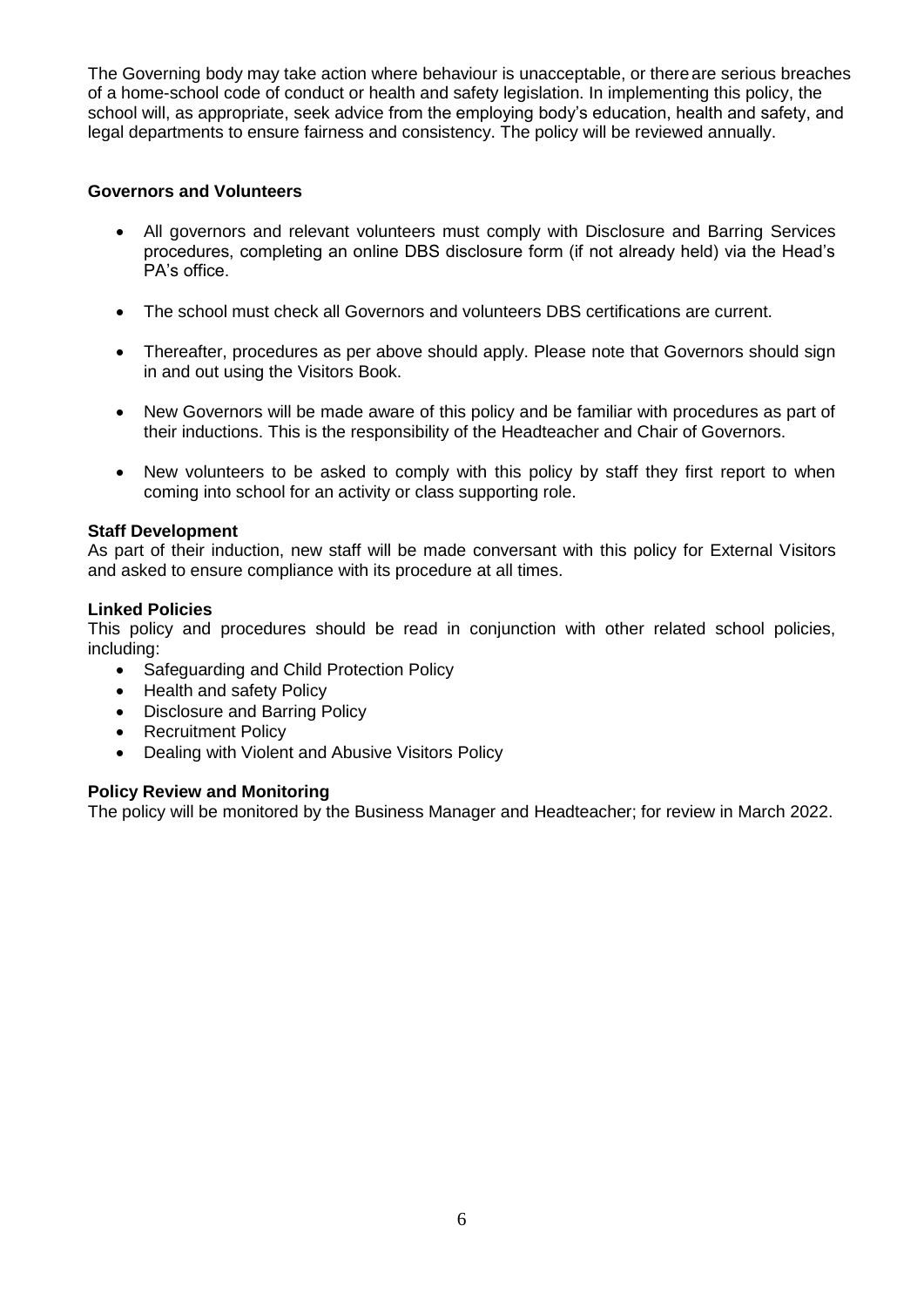#### **At George Stephenson High School we are committed to the safety and wellbeing of all students, staff and visitors therefore all visitors must agree to the following before being allowed access to the whole school site.**

### **GENERAL**

- Please enter and exit the site from the main entrance, observing signing in and out procedures.
- On arrival, you will be issued with a Visitors' Badge. **This must be worn at all times so that it is visible.** Please return this to reception as you leave the school site.
- Please do not move around the school site unescorted. Please stay within the areas that are necessary for your visit.
- Please do not interact with students unless instructed/authorised by a member of staff to do so.
- Please note that inappropriate behaviour or language on site will not be tolerated. This applies to students, staff and visitors.
- An accessible adult toilet is located at the entrance of the Learning Resource Centre (Library). Please do not use any other toilets during your visit.
- Use of school telephones is not permitted unless authorised or in an emergency.
- Please note that the school/college operates a no smoking policy within both its buildings and grounds.

#### **SAFEGUARDING**

Where your role requires that you interact with students or you are attending school on Local Authority/ Partnership/ Agency business, you must:

- Present your photo ID (and any documentation previously agreed between school and the Local Authority or your Partnership/Agency) when requested by our reception staff.
- **Wear your Photo ID and Visitors Badge at all times when on the school site.**
- Interact with students as required within your professional capacity and report any instances, concerns or observations you may have immediately to Mrs. Kathryn Williams (Deputy Headteacher and Designated Safeguarding Lead (reception staff will provide advice on how to make this contact if appropriate).
- Please note that this school monitors use of the internet by all students, staff and visitors using school equipment.

#### **FIRE**

- The fire alarm is tested every **Friday at 7.00 a.m.** If you hear the alarm at any other time please leave by the nearest exit and report to the fire assembly point in the tennis courts so that you can be accounted for.
- If you are working with students you should lead them to safety and inform a member of school staff so that registers may be taken.

#### **FIRST AID AND ACCIDENTS**

- All accidents and incidents must be reported to the school office immediately and recorded as appropriate.
- Please contact the school office if you require first aid or medical attention.

#### **PERSONAL MOBILE TELEPHONES, CAMERAS AND OTHER EQUIPMENT**

Whilst on site please:

- Use only in connection with your business and when approved to do so.
- Ensure that your mobile telephone's Bluetooth capacity is disabled.
- Do not take/use images of students or staff unless approved to do so.
- Do not leave any equipment unattended.

Anyone whose actions or behaviour gives cause for concern or who does not follow the above requirements will be reported to the Local Authority for further action. All school policies are available on request.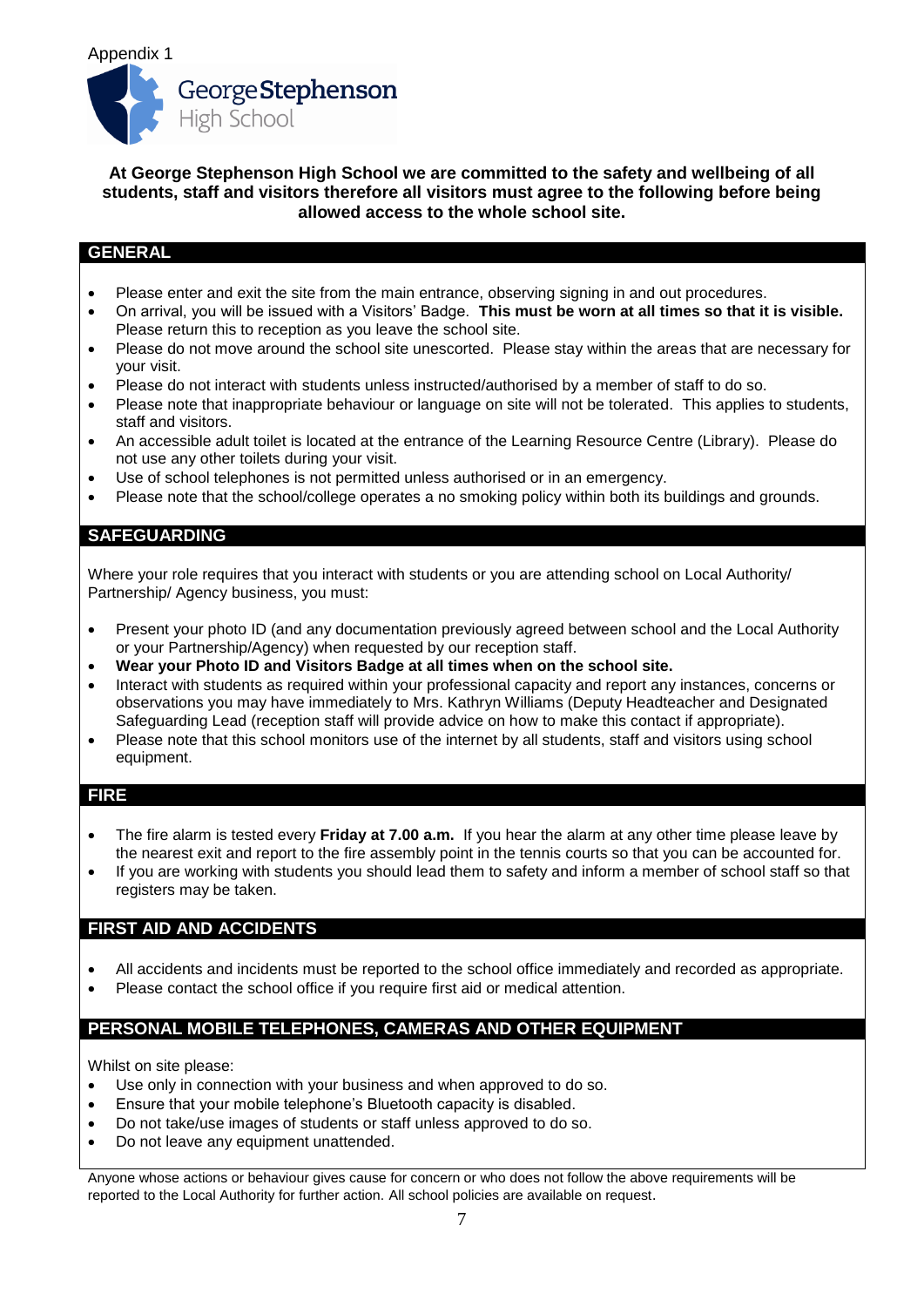# Appendix 2



# **Speaker Request Form**

# **Section 1: Event Organiser contact details**

# *For completion by the event organiser*

| Main Contact: |  |
|---------------|--|
| Title:        |  |
| Organisation: |  |
| Address:      |  |
| Email:        |  |
| Telephone:    |  |

# **Section 2: Event Information**

| Name of Event:                         |  |
|----------------------------------------|--|
| Date:                                  |  |
| Time:                                  |  |
| Draft Programme (please attach/email): |  |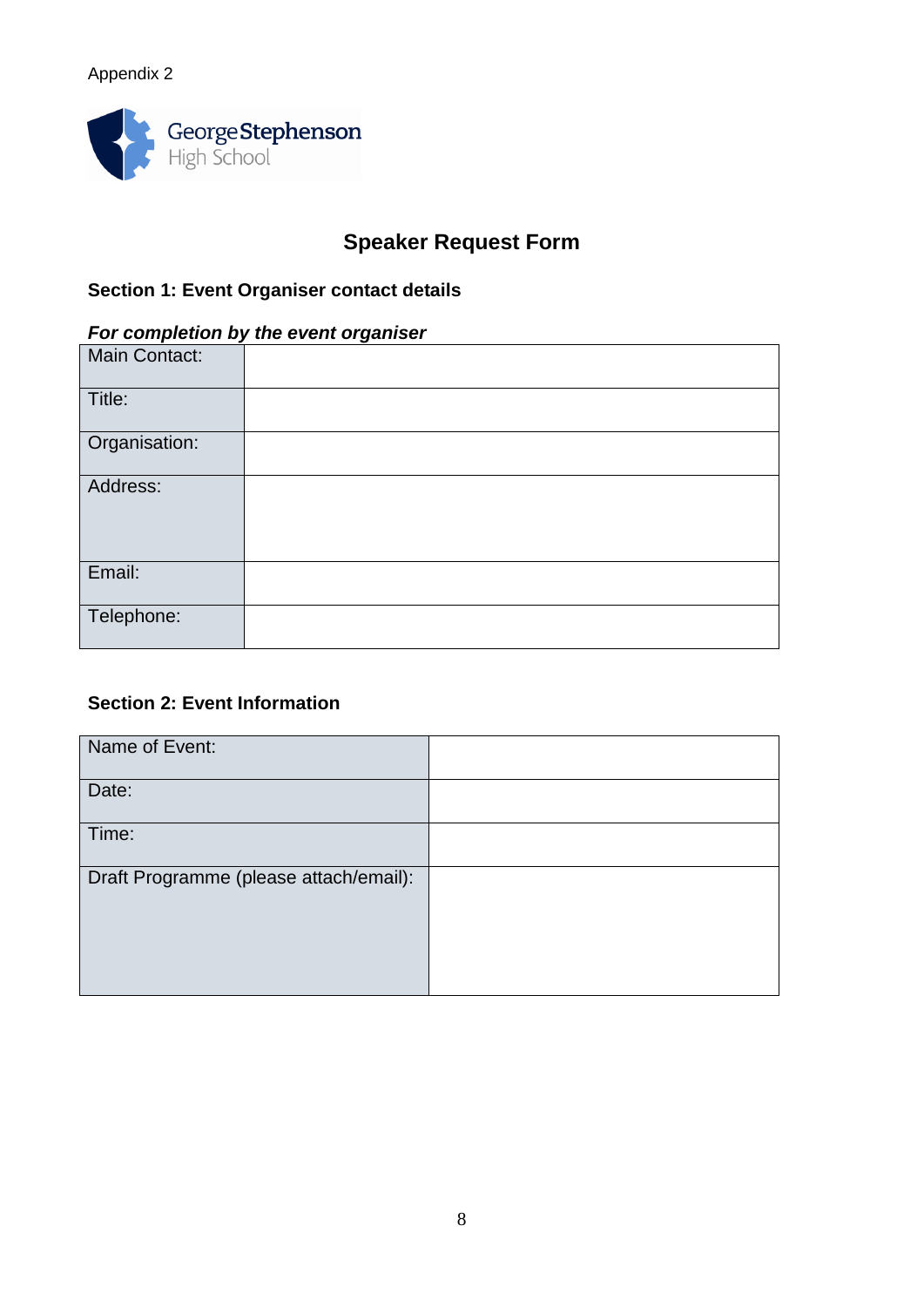

# **Speaker Agreement Document**

- I understand that I must abide by the school's equality commitments; that there must be no statements which might cause offence to others, or otherwise undermine tolerance of other faiths or beliefs; and there must be no extremist material.
- I understanding that I will be expected to talk with staff about the content of the presentation before the event.
- I understand that the presentation will be brought to an early end, if the content proves unsuitable.
- I understand that such talks and presentations will not be used to raise funds, without the prior written permission of the Headteacher.

| <b>Signature of Speaker:</b> |  |  |
|------------------------------|--|--|
| Date:                        |  |  |